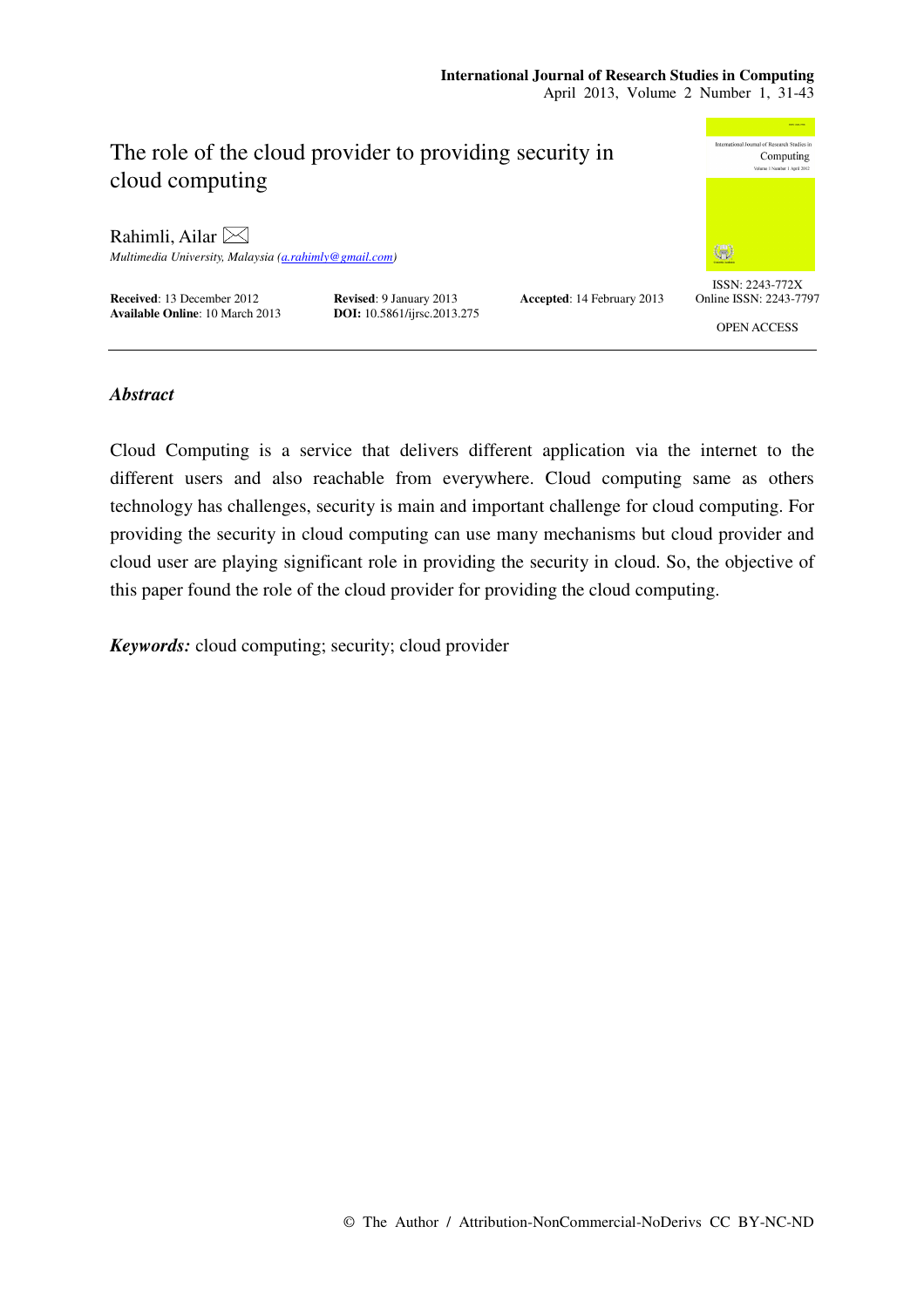# **The role of the cloud provider to providing security in cloud computing**

## **1. Introduction**

Cloud computing provide applications as service by software and hardware via the internet , server provide the service for user base on demand and also user pay the cost base on use of service (kushida, 2010). User can use the different application, storage, resources. Cloud computing service mode includes three types: Software as a Service (SaaS), Platform as a Service (PaaS), and Infrastructure as a Service (Iaas) (SPI Model). Security, availability and reliability are challenges in cloud computing technology, but security between the other challenges is very important, because any technology without security system can't adopt by the users. User when will not concern about the security and reliability that, they know about how is the operation being performed. Cloud computing try that user can trust to cloud service, because cloud service concern about user, and try to provide security system in cloud computing (Frank Gens, 2009). Fujistu researched about concerning in using the cloud computing by users, and you can see the result, that most of the users concern about security in cloud computing, and after the security, stable operation and support system have highest rate.

Due to these issues, the weak security system is easy to break in cloud computing system. The security of system must be strong even for weakest users, the bigger security risks include: Weak password recovery workflows, phishing attacks, and key loggers. Security is one of the important factors in cloud computing, because cloud user face security threats are in inside and outside the cloud. The responsibility for providing security on the cloud computing divided among the cloud user, cloud provider, and third party that user use security sensitive software for providing security .cloud user is responsible for application-level security and also cloud provider is responsible for physical-level security and likely for running the external firewall policies. Provide security in intermediate layers of software stack is share between cloud user and operator. Cloud provider responsible to protect against theft or denial of service attacks by users, the last security concern for cloud user protect against cloud provider and also user need to be protected from one another.

The significance of this study show the how the cloud provider can provide security in cloud computing. Now, many methods and also software, application are available can provide security in cloud computing but in this study my scope are cloud providers in the cloud computing system who provide service to cloud users. So, explain the role of cloud provider as member of cloud computing system for providing the security in this system. The main assumption of this study, describe the role of the cloud provider in providing security in cloud computing system and the lack of the number of the companies that provide cloud computing services in undeveloped countries could be limitation of this study because if there were more companies, then the result of this research can be more developed.

Finally, many mechanisms are available to provide security in cloud computing, but in this research explain the role of the cloud provider in providing security in cloud computing in developing economics, because cloud provider more responsibility for providing the security in cloud computing.

#### **2. Related work**

Today, the primary security mechanism in cloud computing system is a virtualization. Virtualization is powerful protection and defense that protected against user to attack one another or underlying cloud infrastructure. Virtualization is good and important technology for cloud and by using physical resource such as a server that is divided into virtual resources called virtual machines (VM). Cloud provider are making sustainable effort to provide security for their system and to minimize the threat of insider attacks and this works that causes to reinforce the confidence of users. Security management of virtualization technology is required to control and reduce the security risk and run the security policy. The Cloud Security Alliance is control the issues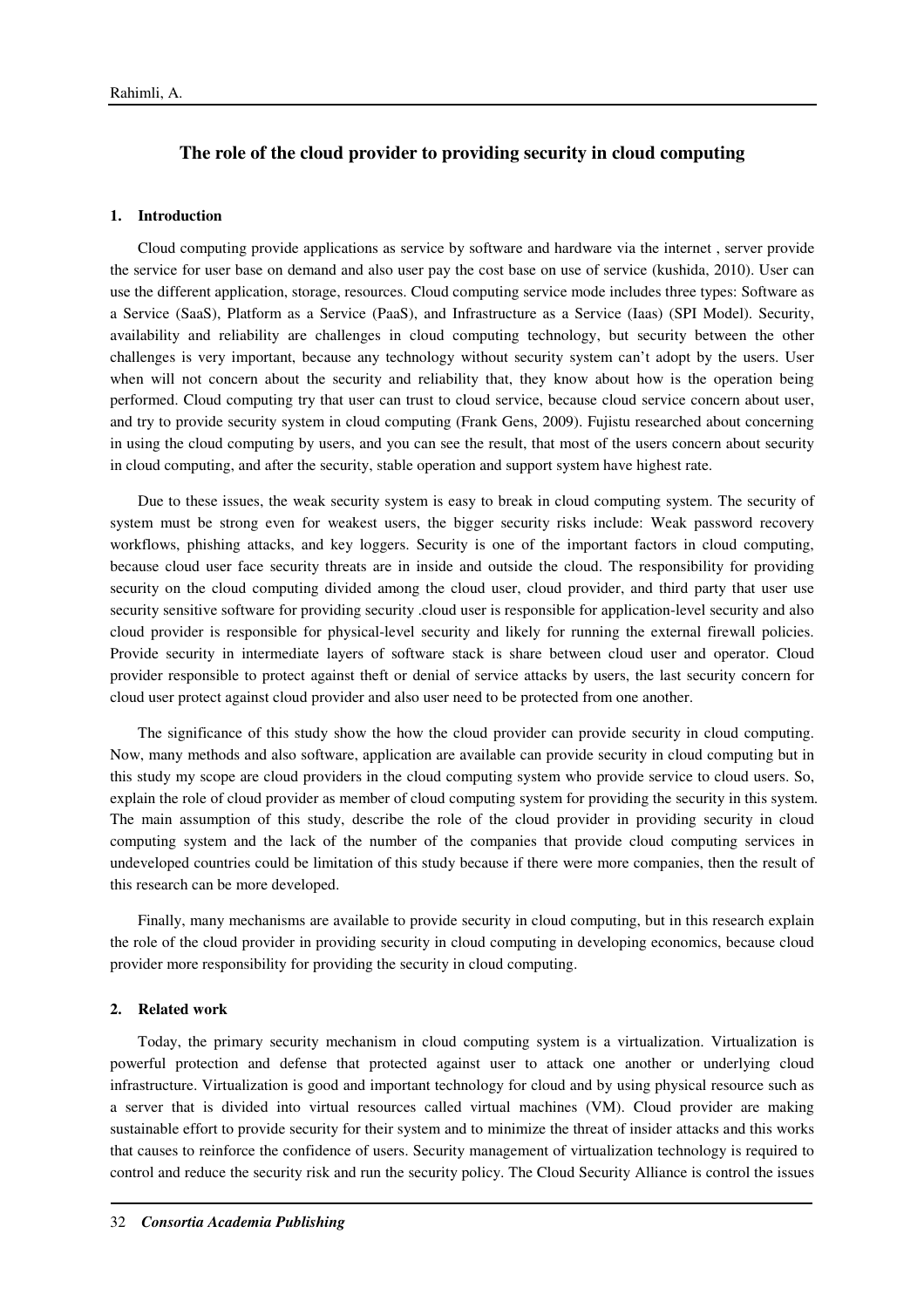of authentication, authorization, privacy, integrity and also data reliability and availability (Cloud Computing Alliance, 2009).

According to Chow et al. (2009), security concerned 3 items:

- $\triangleright$  Traditional security
- > Availability
- $\triangleright$  Third party data control

Traditional security concerns include: the computer, network intrusions, or attacks that will be made easier or possible moving to cloud (Chow, 2009). Attack to VM-level is a problem that, this problem is related to potential vulnerabilities in the VM technology and also cloud provider vulnerabilities. The cloud user must protect the infrastructure that used to connect, interact with cloud, and also complex task that do by cloud outside the firewall in many cases.

Critical applications and data being available are center of Availability concerns (Chow, 2009). As with traditional security concerns, availability of the cloud user's own data centers is very important item because their server uptime compares with it, cloud provide argue this result. There are many single points of failure and attacks in the cloud that maybe they lack an assurance of computational integrity.

The legal implications of data and applications are complex, being held by third party (Chow, 2009). So they are many questions that remain unanswered. When the third party hold the data, in this condition there is also potential lack of control and transparency. Another side effect of the control with cloud is audit difficulty and also there are contractual obligation issues. Cloud provider espionage is the worry about the theft of company proprietary information by the cloud provider. Another possible concern is using subcontractors by contracted cloud provider.

In this section, we describe some security issues, available solutions and their pitfalls in cloud computing.

*2.1 Soap messages* 

Web service technology is most used technology in the field of SOA in the cloud computing, the web service security system should be strong enough to optimize the security attack from different enemies. Soap is a XML base messaging framework (using foe exchanging information over a different protocol) that the security attacks can involve with it. It lets a program running in one system to call program running in another system and this is independent of any programming model. SOAP (http://www.w3.org/TR/soap/) denial of service and wrapping attack are two common attacks with soap messages. Wrapping element signature attack is the primary picture for web service security in large data centers such as: Amazon had weak items in soap request validation components in their elastic compute cloud, and so, let unprivileged and action to take place in the cloud on a victim's account. Now we show an example using Amazon web service (AWS) technology and its security.

In the first step, in the registration time, the customer must provide a self- signed certificate and an accidently generated RSA to the AWS. If not, next generally defined certificate can send to AWS with signature in this time the AWS provide command line tools to search virtual machine images (AMI-Amazon Machine Images), to perform these images, to monitor them, and finally conclude some of AMIs. This soap message can be changed by developers. The soap header includes two elements, one is the BinarySecurityToken that include the certificate said above and the second is the TimeStamp which will include the information of the creation and also expiration of this SOAP. If the soap message is transmitting unsecure layer, then the SOAP Body also the timestamps inside the soap header require to be signed (Gruschka & Iacono, 2009). Since, SSL/TLS is the protected the channel, it's an ineffective attack vector and also, as the EC2 web service let to access by simple HTTP, a in active attack would be enough to get in ownership of such request. For succession in warping attacks,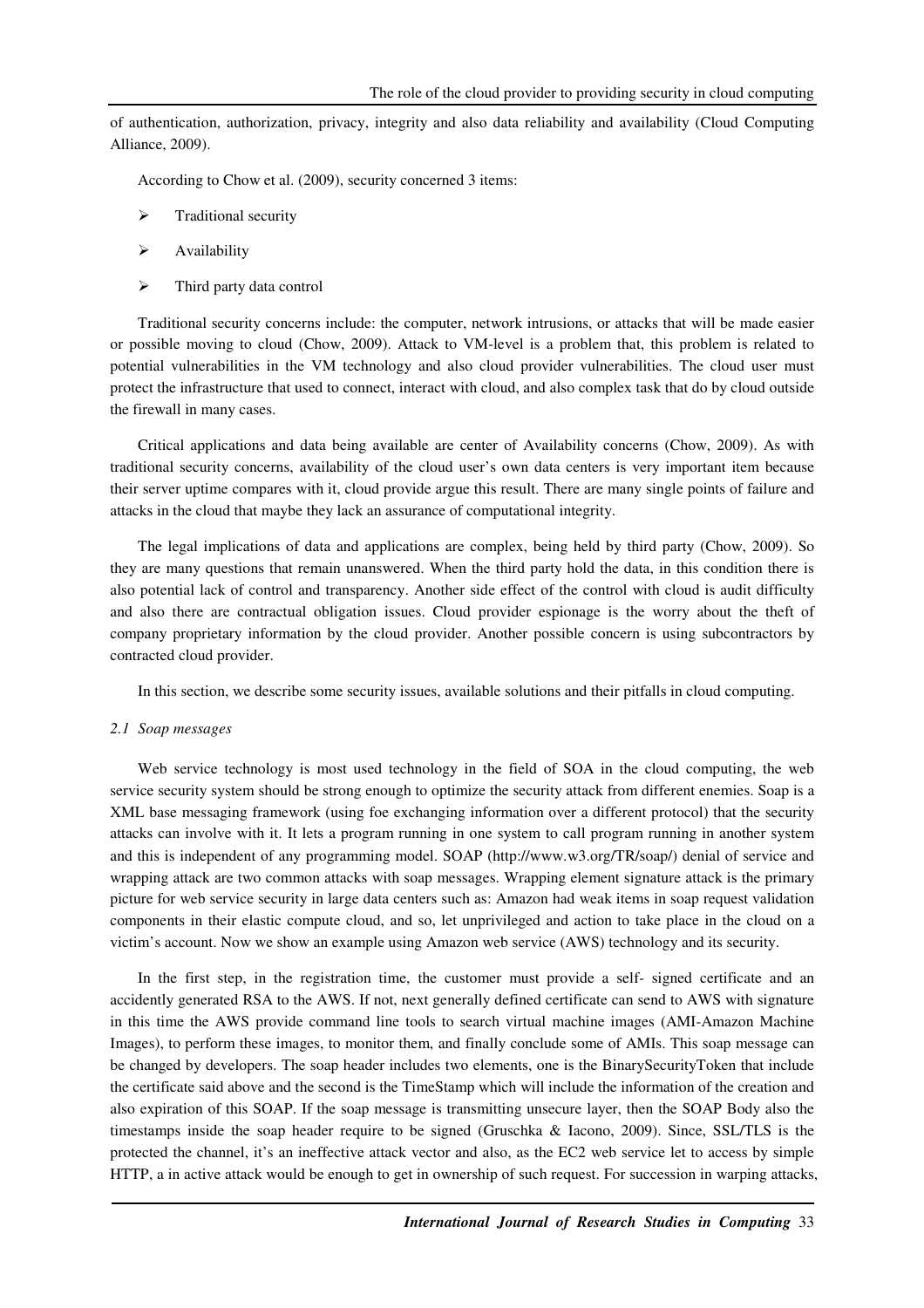just need here is that the artificial body requires having identically the same ID as the original.

### *2.2 Multi-core OS systems*

Factored operating system is designed to show the challenge found in the systems, can provide framework from which to attention cloud security. In actually, systems have several classes that similar to FOS such as: traditional micro kernel, distributed OS's, and cloud computing infrastructure. Traditional micro control contains MACH and L4 (Accetta, Baron, Bolosky, Golub, Rashid, Tevanian, & Young, 1986). For simple operation of parallelism among server, FOS search to distribute parallelize within a server for high level function (Wentzlaff, Gruenwald, Beckmann, Modzelewski, Belay, Touseff, Miller, & Agarwal, 2009). The main motivation of FOS was to force the scalability, elasticity of demand, fault tolerance and resolve the problems in programming large system. For large system such as: cloud, an OS like as FOS is the right match to take care all appear issues. In the many a core multi-processor system, the OS managed and monitor the resource and also planning for all task. Therefore in the case of the scalability, an application is an element into a service, so it's also factored in additional service to be spread among service specific servers on a group of servers.

Figure 1 shows the FOS system functionality. As said previously, OS managed the resource. Therefore the core are dynamically spread and allocated for each of services among the servers. The periodic message is controlled to verify if all servers are working fully or not .if one of the message is losing then a server fault is found and decision can be taken to determine a new server for the specific function. Unlike the first cloud and cluster system, FOS provides one system image to an application. Items that the application interface is that of a signal machine, while the OS enforcement this interface among several machines in the cloud.





#### *2.3 Securing Code, Control Flow and Image Repositories*

Any user in the cloud is provided an example of a virtual machine (VM): an OS, application, and many others. Virtual machine introspection (VMI) was designed in to show VMs together with livewire, a prototype IDS that use VMI to show VMs (Garfinkel & Rosenblum, 2003). A monitoring library called XEN Access is for a guest OS performing on top of XEN that request the VMI and virtual desk monitoring capabilities for accessing the memory state and disk activity of goal OS. These approach need that the system must be clean when monitoring is began, which is a fault and requires more investigation in VMI. LARES is a one type of the framework that can control an application performing in an untrust and guest VM by interesting protected into implementation a flow of process to be monitored. Since the gust as requires to be changed on the fly on insert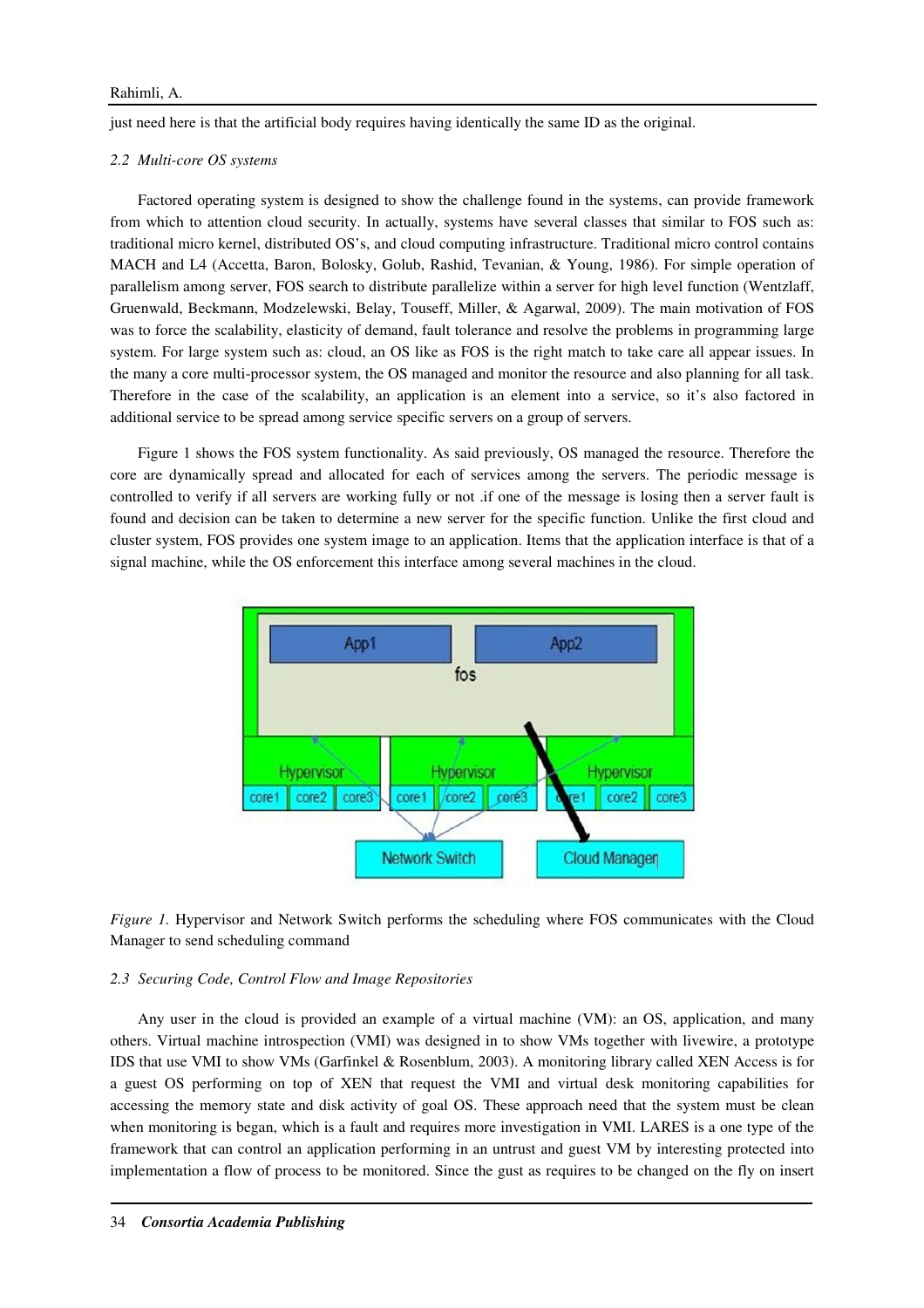hooks, these techniques may not be enforceable in some customized OS. All of these works have some faults when security is considered in the cloud; therefore encapsulation of the cloud computing system in a secured environment is compulsory.

#### *2.4 Accountability in clouds*

The cloud accountable means that the trustable, reliable cloud and also customer will be satisfied for using cloud by monthly or yearly charge. All attacks have impact on the accountability of cloud. Trusted computing is one of the approaches to get some of characteristic said above to make cloud accountable. Normally, it needs trusting the validity of large and complex codebase (Santos, Gummadi, & Rodrigues, 2009). A simple yet significantly powerful tool of selfish and destructive participants in a distributed system is "ambiguity": making confidently statement to others. A small, trusted component is TrInc which combats ambiguity in large, distributed systems. TrInc provides new primitive: unique, one time in life time attestations. It's practical, versatile and easily executable to wide area a distributed systems. Assessment shows that TrInc omits most of trusted storage required to performance append-only memory and significantly decreases communication overhead in PeerReview. Small and also simple primitives compare to TrInc will be sufficient to made cloud accountable.

#### **3. Methodology**

This research involve with one independent variable that is cloud provider and also the dependent variable is providing security in cloud computing. The questionnaire is utilized as the tools to collect from respondents. The questioner of this research includes 4 parts: Background, Attributes about the cloud computing security, security posture, and demographic of respondents of organizations. The survey instrument of this research in part one: respondent must select suitable answer, for part two: Strongly agree and Agree, for part three: 4-point-scale that ranged from "1= very confident, 2= confident, 3= somewhat confident, 4= not confident, and last part also same as part one respondents must select suitable answer. The population of this research is the cloud provider in organizations in developing economics such as: Malaysia, Singapore, and China. The sample size in this research is 103 and the method for collecting data is survey, using online survey. For data analysis makes report about the answer of respondents that provide frequency or percentage frequency tables, charts, and pie chart from respondents.

#### **4. Discussion of result: Role of Cloud Provider**

The main finding in this research is a role of the cloud provider to providing the security in cloud computing. Cloud provider and cloud user play significant role in cloud computing system especially in security of cloud computing. Cloud provider is responsible for physical security and cloud user is responsible for application level security and also Security for intermediate is shared between the user and the provider. The most of the cloud provider don't believe that the security of their cloud service as a competitive advantages. So, they don't more attention to this item as one of the most important responsibilities and also don't believe their services and protect significantly secure and protect the private or sensitive information of customers.

Many cloud provider believe that customer must responsible of security of the cloud not their responsibility. They also say their application and system are not always assessment for security threats before to deployment to customers. The provider of the cloud computing technology allocated less than 10% of their operational resource to the security. Cloud provider say that the primary reason that customers used the cloud resource for lower cost and faster deployment of application. In contrast, improve the security with regulation is observed as unlikely reason for selecting cloud services.

Many of the cloud providers believe that they don't have allocated the security personnel to oversee the security of the cloud platforms, infrastructures, and application. Provider of the private cloud resource appears that the security objective is more important in it than the provider of public and hybrid cloud. Cloud providers'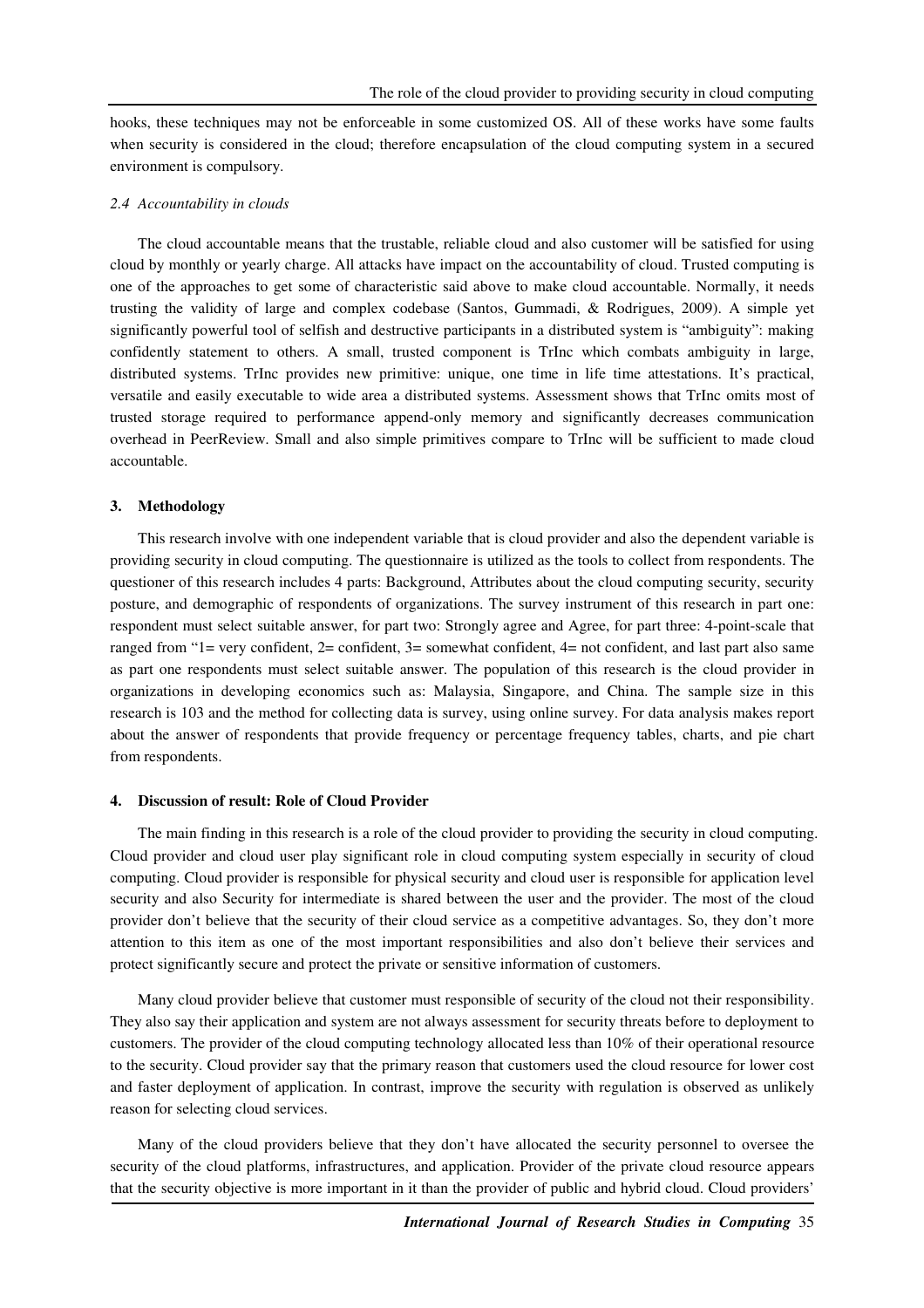## Rahimli, A.

attributions about cloud computing security in the three parts:

- $\triangleright$  Security in the cloud service as competitive advantages
- Cloud server significantly protected and secures the private or sensitive information and data of the customers
- $\triangleright$  Provide security in cloud computing is one of the most important responsibilities

In the different organization, the leader of the organization concern about security of cloud computing resource provided to customer. Cloud provider must focus on the cost and speed of deployment than provide security in cloud server. The majority of cloud provider only 10% of the resource or less are allocated to security and related activities. Some cloud provider believe that many company purchase the cloud computing service for reducing the cost, improve the customer service, faster deployment time, and interest efficiently , and security is not reason for using this service by customer. So focus on cost and speed causes to create security hole and not more focus on security and data protection.

Many organizations that used the cloud believe that IT operation is most responsible for ensuring security of providers' solutions. Cloud computing system have security risk, cloud provider are more sure about their ability to ensure the recovery from considerable IT failure and ensure the physical location of data properties are in secure environment and also least confident in their ability to limit privileged user access to sensitive data and ensure appropriate data segregation requirements are met. Generally, cloud provider is more confident about their ability to perform the following offered security requirements:

- $\triangleright$  Access to highly eligible IT security personnel
- $\triangleright$  Prevent or limitation viruses and malware infection
- $\triangleright$  Secure private or sensitive information in movements
- Gaining compliance with leading self-regulatory frameworks
- Perform training and awareness for all system users

In contrast, the cloud provider is less confident about the following security requirements:

- $\triangleright$  Identify and authenticate users before the grant access
- $\triangleright$  Secure vendor relationships before sharing information assets
- $\triangleright$  Prevent external attacks
- $\triangleright$  Encrypt sensitive or private information assets whenever possible
- $\triangleright$  Specify the root cause of cyber attacks

The security technology that most of the used in the cloud computing environment:

- $\triangleright$  Fire wall
- $\triangleright$  Antivirus and anti-malware
- $\triangleright$  Encryption for data in movement
- $\triangleright$  Patch management
- $\triangleright$  Log management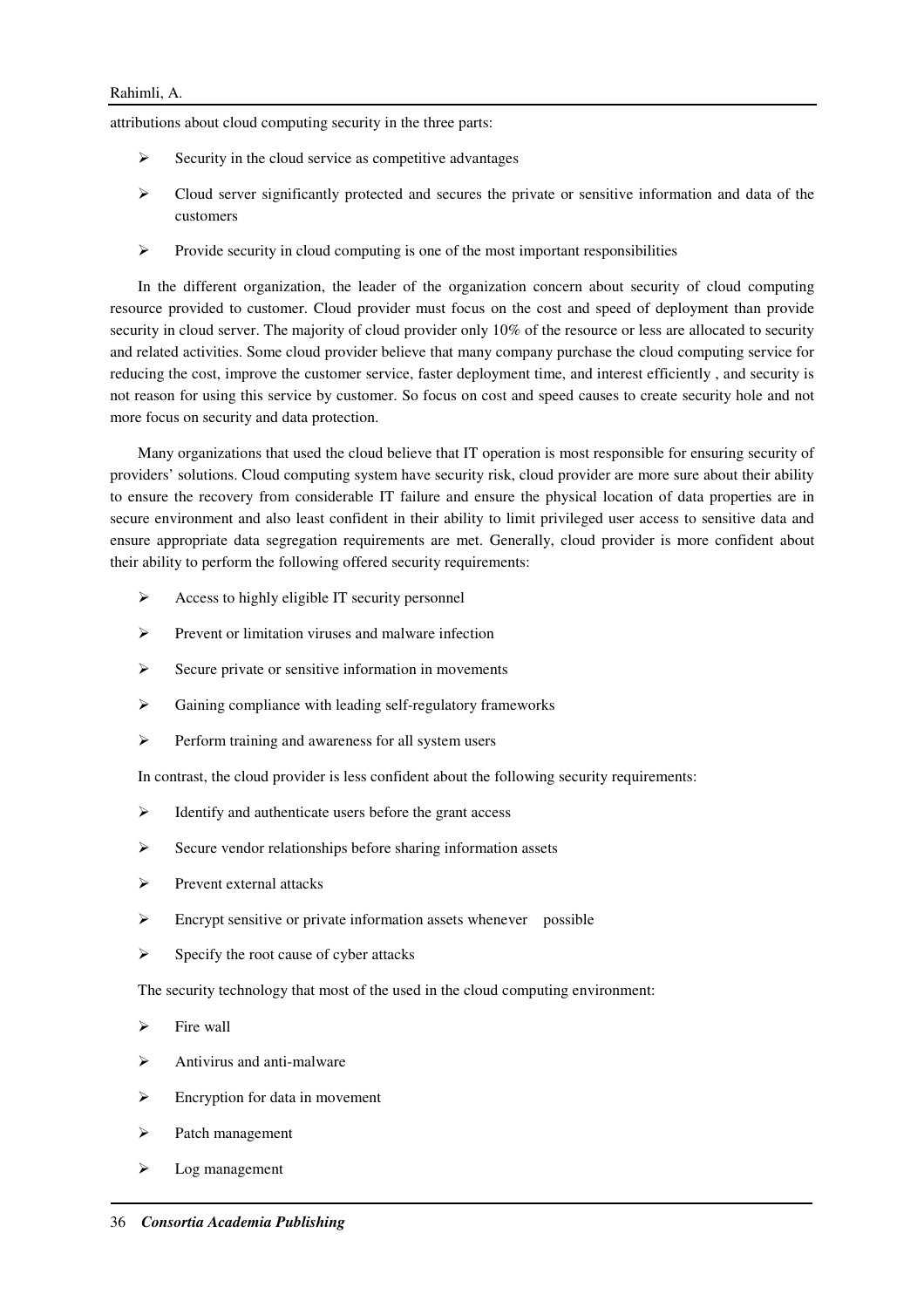And some the other security technology least used that include: Single sign-on, Data loss prevention, Correlation or event management, Access governance systems, and Encryption for wireless communication.

So the cloud providers are more responsible for providing the security of the cloud resource than the cloud user but different perception among cloud provider and cloud user about who is responsible for providing the security in cloud computing means organizations maybe more relying on their cloud vendors to ensure safe cloud computing. But the risk to data in the cloud, are interesting items that providers don't attain more that the security of cloud service as competitive advantages.

### **5. Conclusion**

The result and finding of this study shows the cloud providers are not focus on providing the security in cloud computing but also their features priority that deliver to users such as low cost with fast deployment , improve the customer service and also increase the IT function. Cloud providers in this study conclude that they can't provide with complete assurance to service and produce are enough secure. Given the concerns about risk to organizations that have confidential and sensitive information in the cloud; hence, so users must demand to enhance the security features. However, before this event user must be aware of this responsibility to evaluate the risk of cloud computing before migrating to the cloud. It's important that the users, who are making the more of the decision to work in the cloud, must be educated about the requirement to completely application for their ability to protection information in the cloud. Finally, cloud provider and user should consider the significant of working together to create a secure and less turbulent computing environment.

## **6. References:**

- Accetta, M., Baron, R., Bolosky, W., Golub, D., Rashid, R., Tevanian, A., & Young, M. (1986). A new kernel foundation for UNIX development. In the *Proceeding of the USENIX Summer Conference* (pp. 93-113). Available from http://cseweb.ucsd.edu/classes/wi11/cse221/papers/accetta86.pdf
- Cloud Security Alliance. (2009). Security guidance for critical areas of focus in cloud computing. Available from https://cloudsecurityalliance.org/guidance/csaguide.v3.0.pdf
- Diodlo, N. (2010). Legal, privacy, security, access and regulatory issues in cloud computing. In the *Proceeding of the 2nd International Conference on Information Management and Evaluation*. Available from http://researchspace.csir.co.za/dspace/bitstream/10204/5011/1/Dlodlo1\_2011.pdf
- Garfinkel, T., & Rosenblum, M. (2003). A virtual machine introspection based architecture for intrusion detection. In the *Proceeding of the 2003 Network and Distributed Systems Symposium*. Available from http://suif.stanford.edu/papers/vmi-ndss03.pdf
- Gruschka, N., & Iacono, L. (2009). *SOAP message security validation revisited*. Germany: NEC Laboratories Europe.
- Santos, N., Gummadi, K. P., & Rodrigues, R. (2009). Towards trusted cloud computing. In the Proceeding of HotCloud. Available from http://www.mpi-sws.org/~gummadi/papers/trusted\_cloud.pdf
- Wentzlaff, D., Gruenwald III, C., Beckmann, N., Modzelewski, K., Belay, A., Touseff, L., Miller, J., & Agarwal.Fos, A .(2009). A unified operating system for clouds and many cores. Computer Science and Artificial Intelligence Laboratory TR. Available from http://dspace.mit.edu/bitstream/handle/1721.1/49844/MIT-CSAIL-TR-2009-059.pdf?sequence=1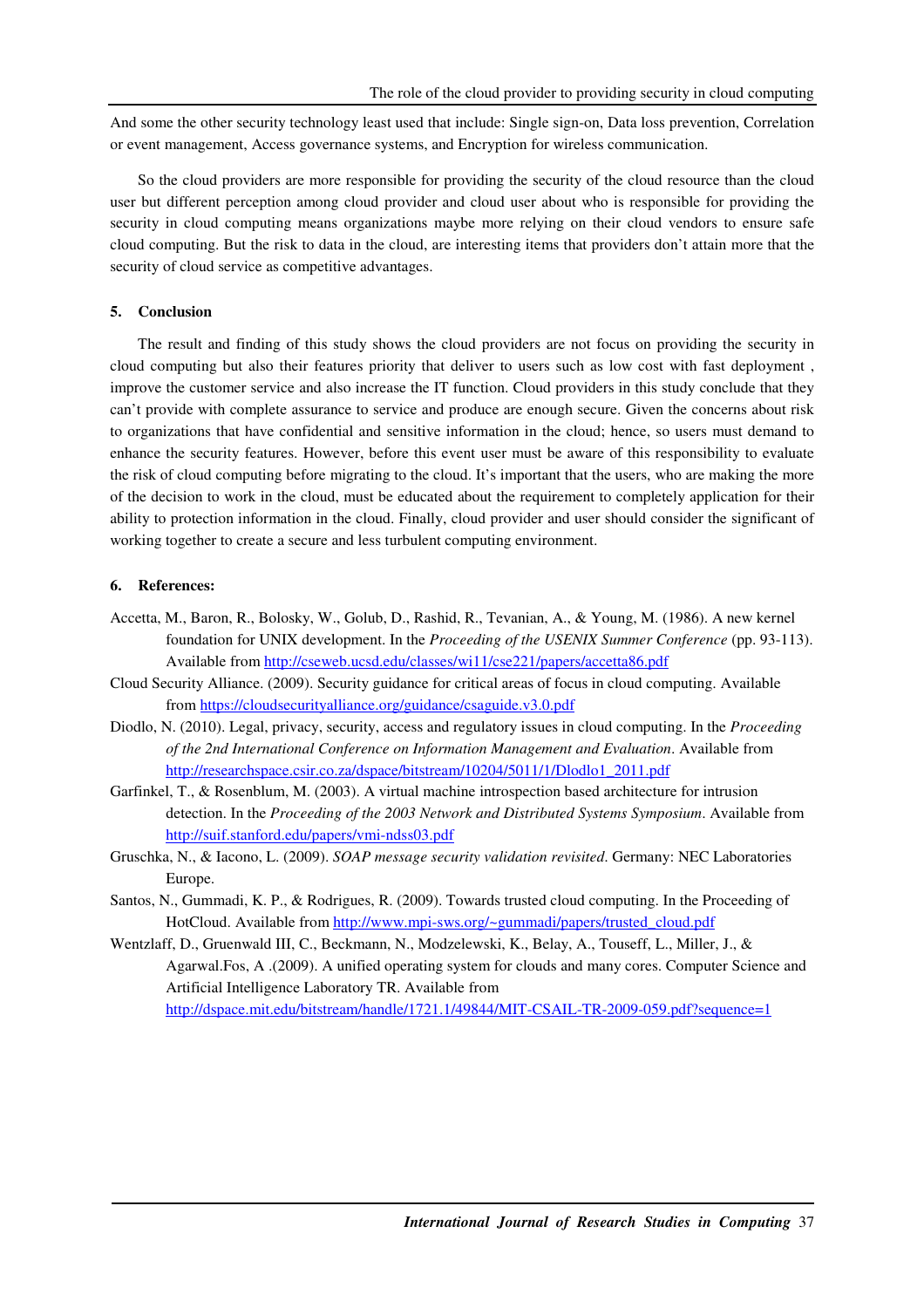# **Appendix**

In this part, represent questionnaire and also the average of answer of respondents, because collect data in developing economics such as: Malaysia, Singapore, and China, and show all result is very much, and so just show the average of result.

| I. Background                                                                                                            |    |
|--------------------------------------------------------------------------------------------------------------------------|----|
| Q1. What types of cloud computing resources do you offer? Note that a company may provide more than one<br>service type. |    |
| Software as a service (SaaS)                                                                                             | 52 |
| Platform as a service (PaaS)                                                                                             |    |
| Infrastructure as a service (IaaS)                                                                                       | 34 |

| Q2. What types of cloud computing resources do you offer? |        |
|-----------------------------------------------------------|--------|
| Software as a service (SaaS)                              | 56%    |
| Platform as a service (PaaS)                              | $10\%$ |
| Infrastructure as a service (IaaS)                        | 34%    |

| Q3. What best describes your organization's primary cloud computing deployment approach? Normalized to |        |
|--------------------------------------------------------------------------------------------------------|--------|
| sum to $100\%$ .                                                                                       |        |
| Private Cloud                                                                                          | $17\%$ |
| Public Cloud                                                                                           | $57\%$ |
| Hybrid                                                                                                 | $17\%$ |

| II. Attributions about cloud computing security (strongly agree & agree combined)                                                  |        |
|------------------------------------------------------------------------------------------------------------------------------------|--------|
| Q4. In your opinion, who is <b>most responsible</b> for ensuring the security of cloud resources provided by your<br>organization? |        |
| The cloud computing service provider                                                                                               | $17\%$ |
| The cloud computing user                                                                                                           | 71%    |
| Shared responsibility between the provider and user of cloud services                                                              | $15\%$ |

| Q5. What percent of your organization's resources or effort is dedicated to security and control-related |        |
|----------------------------------------------------------------------------------------------------------|--------|
| activities?                                                                                              |        |
| Less than $5\%$                                                                                          | $33\%$ |
| Between $6\%$ to $10\%$                                                                                  | $46\%$ |
| Between $11\%$ to $20\%$                                                                                 | $10\%$ |
| Between 21\% to 30 \%                                                                                    | 6%     |
| Between $31\%$ to $40\%$                                                                                 | $1\%$  |
| Between $41\%$ to $50\%$                                                                                 | $0\%$  |
| More than $50\%$                                                                                         | $0\%$  |
| Don't Know                                                                                               | 6%     |

| O6. How important is security for meeting your organization's IT and data processing objectives? |     |
|--------------------------------------------------------------------------------------------------|-----|
| Very Important                                                                                   | 53‰ |
| Important                                                                                        | 47% |

| Q7. How confident are you that cloud applications and resources supplied by your organization are secure? |     |
|-----------------------------------------------------------------------------------------------------------|-----|
| Very Confident                                                                                            | 48% |
| Confident                                                                                                 | 52% |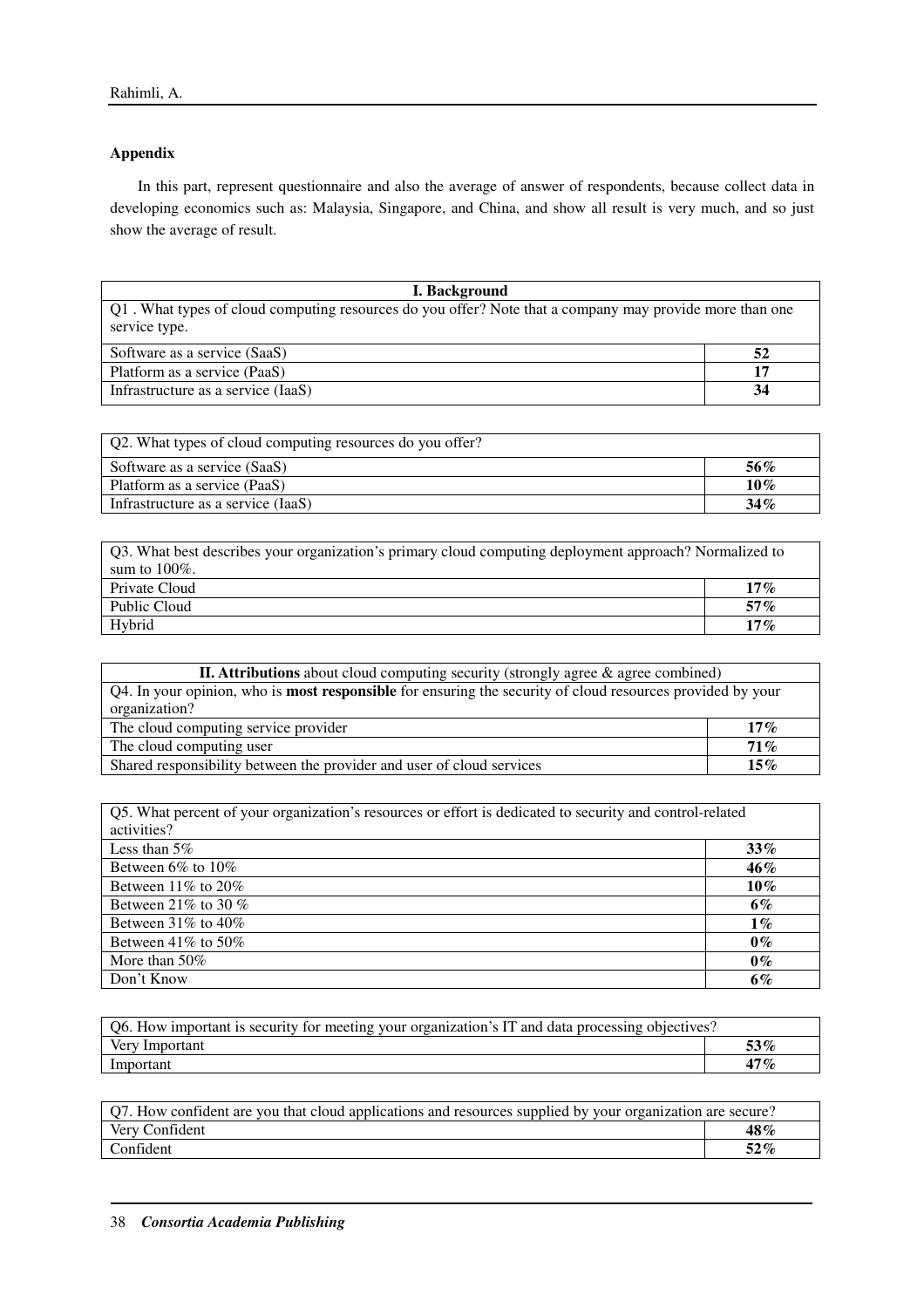The role of the cloud provider to providing security in cloud computing

| Q8. Are new cloud applications evaluated for security prior to deployment for customer organizations? |     |
|-------------------------------------------------------------------------------------------------------|-----|
| Always                                                                                                | 14% |
| Most of the time                                                                                      | 29% |
| Some of the time                                                                                      | 47% |
| Rarely                                                                                                | 3%  |
| Never                                                                                                 | 9%  |

| Q9. In your opinion (best guess), what are the primary reasons why companies engage your organization for |        |
|-----------------------------------------------------------------------------------------------------------|--------|
| cloud computing services?                                                                                 |        |
| Please select only three choices.                                                                         |        |
| Reduce Cost                                                                                               | $38\%$ |
| Increase efficiency                                                                                       | $13\%$ |
| Improve security                                                                                          | 8%     |
| Faster deployment time                                                                                    | 20%    |
| Increase flexibility and choice                                                                           | $11\%$ |
| Improve customer service                                                                                  | 9%     |
| Comply with contractual agreements or policies                                                            | $1\%$  |
| Other                                                                                                     | $0\%$  |

| O10. How confident are you that your customer's security requirements are met? |      |
|--------------------------------------------------------------------------------|------|
| Very confident                                                                 | 39 % |
| Confident                                                                      | 61%  |

| Q11. Who in your organization is most responsible for ensuring that your customer's security requirements are |        |
|---------------------------------------------------------------------------------------------------------------|--------|
| met?                                                                                                          |        |
| IT operations                                                                                                 | $21\%$ |
| Information security                                                                                          | 9%     |
| Compliance                                                                                                    | $11\%$ |
| Legal                                                                                                         | $15\%$ |
| Internal audit                                                                                                | $0\%$  |
| Help desk supervisor                                                                                          | $15\%$ |
| No One Person                                                                                                 | $30\%$ |

| <b>IV. Security Posture</b>                                                                                              |        |  |                |   |   |
|--------------------------------------------------------------------------------------------------------------------------|--------|--|----------------|---|---|
| Q12. The following matrix lists 25 attributions that define an effective IT security environment. Please assess          |        |  |                |   |   |
| the effectiveness of your organization's cloud computing security environment with respect to applications,              |        |  |                |   |   |
| platforms and infrastructure you provide to customer organizations. The four-point scale provided to the right of        |        |  |                |   |   |
| each attribute should be used to define your level of confidence in being able to accomplish the stated security         |        |  |                |   |   |
| requirement. $1 = \text{very confident}, 2 = \text{confident}, 3 = \text{somewhat confident}, 4 = \text{not confident}.$ |        |  |                |   |   |
| Security objectives                                                                                                      | AvG    |  | $\mathfrak{D}$ | 3 | 4 |
| Determine the root cause of cyber attacks                                                                                | 48%    |  |                |   |   |
| Know where information assets are physically located                                                                     | $57\%$ |  |                |   |   |
| Secure sensitive or confidential information at rest                                                                     | $52\%$ |  |                |   |   |
| Secure sensitive or confidential information in motion                                                                   | $71\%$ |  |                |   |   |
| Secure endpoints to the network                                                                                          | 59%    |  |                |   |   |
| Identify and authenticate users before granting access                                                                   | $37\%$ |  |                |   |   |
| Secure vendor relationships before sharing information assets                                                            | 42%    |  |                |   |   |
| Prevent or curtail data loss or theft                                                                                    | $57\%$ |  |                |   |   |
| Prevent or curtail external attacks                                                                                      | 42%    |  |                |   |   |
| Limit physical access to IT infrastructure                                                                               | 65%    |  |                |   |   |
| Ensure security governance processes are effective                                                                       | $69\%$ |  |                |   |   |
| Prevent or curtail system downtime and business interruption                                                             | $67\%$ |  |                |   |   |
| Prevent or curtail system-level connections from insecure endpoints                                                      | 53%    |  |                |   |   |
| Comply with all legal requirements                                                                                       | $69\%$ |  |                |   |   |
| Achieve compliance with leading self-regulatory frameworks including                                                     | 69%    |  |                |   |   |
| Prevent or curtail viruses and malware infection                                                                         | 80%    |  |                |   |   |

٦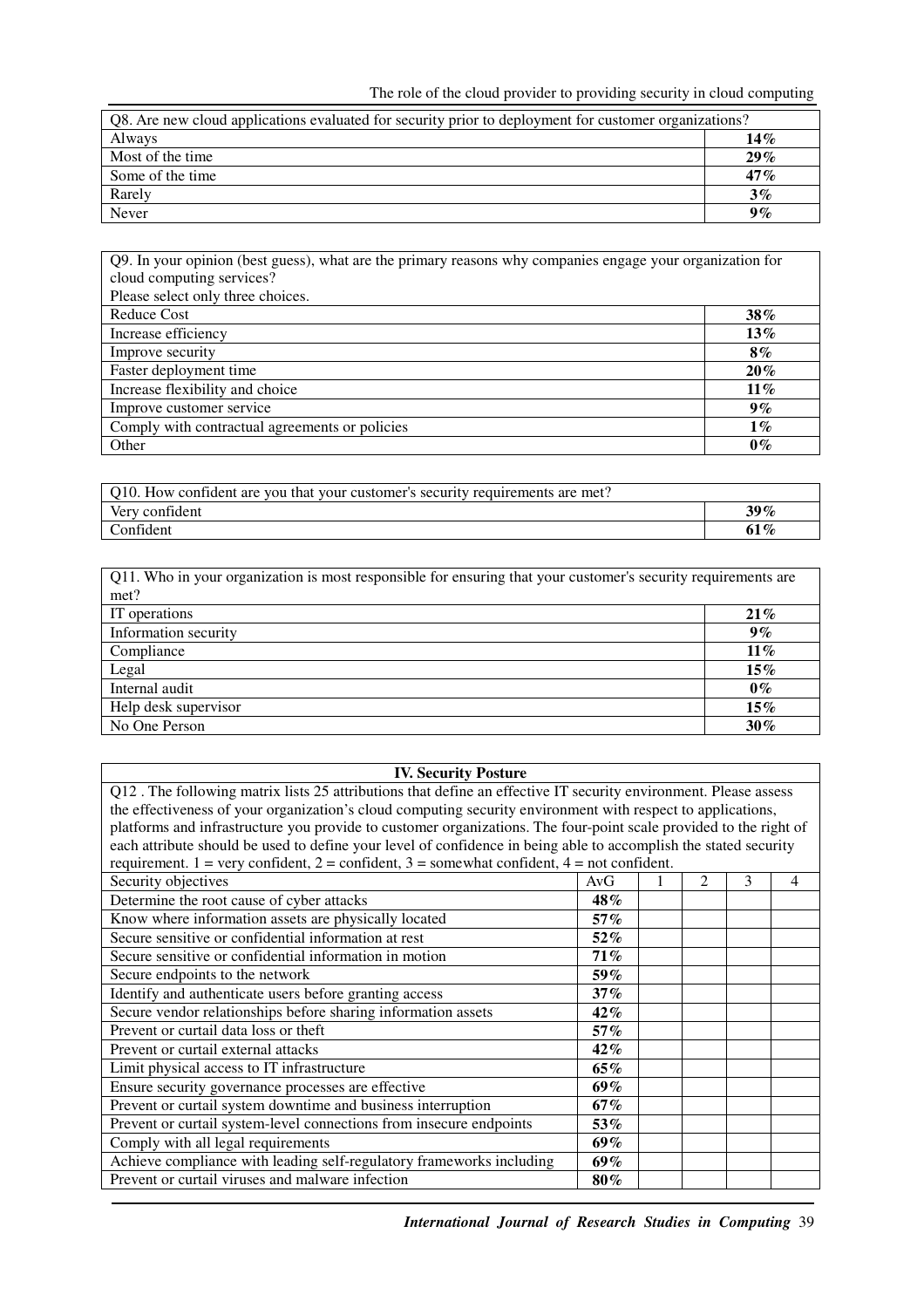Rahimli, A.

| Perform patches to software promptly                                   | $53\%$ |  |  |
|------------------------------------------------------------------------|--------|--|--|
| Control all live data used in development and testing                  | $55\%$ |  |  |
| Enforce security policies                                              | 64%    |  |  |
| Access to highly qualified IT security personnel                       | $80\%$ |  |  |
| Conduct training and awareness for all system users                    | 69%    |  |  |
| Conduct independent audits                                             | $62\%$ |  |  |
| Ensure security program is adequately managed                          | $49\%$ |  |  |
| Monitor network/traffic intelligence                                   | 61%    |  |  |
| Encrypt sensitive or confidential information assets whenever feasible | $48\%$ |  |  |

Q13. Please review the following list of 25 enabling security technologies. Then select each technology that your organization presently deploys in the cloud computing environment. Please include those technologies that are presently in-process of being deployed in the next 12 months.

| Access governance systems                    | 13%    |
|----------------------------------------------|--------|
| Anti-virus & anti-malware                    | 77%    |
| Correlation or event management              | $10\%$ |
| Data loss prevention (DLP)                   | $8\%$  |
| Database scanning and monitoring             | 34%    |
| Encryption for data at rest                  | $3\%$  |
| Encryption for data in motion                | 58%    |
| Encryption for wireless communication        | 14%    |
| <b>Endpoint solutions</b>                    | 22%    |
| Firewalls                                    | 94%    |
| Identity federation                          | $0\%$  |
| ID & credentialing system                    | $30\%$ |
| Identity & access management (IAM)           | 31%    |
| Intrusion detection or prevention            | 38%    |
| Log management                               | 43%    |
| Network intelligence systems                 | $25\%$ |
| Patch management                             | 47%    |
| Perimeter or location surveillance           | $19\%$ |
| Privileged password management               | $23\%$ |
| Service oriented architecture (SOA) security | 27%    |
| Single sign-on (SSO)                         | 6%     |
| User management and provisioning             | $15\%$ |
| Virtual private network (VPN)                | 24%    |
| White listing solutions                      | 38%    |
| Web application firewalls (WAF)              | 21%    |

| Q14a. Does your organization provide security as a service from the cloud? |       |
|----------------------------------------------------------------------------|-------|
| Yes                                                                        | $9\%$ |
| No                                                                         | 91%   |
| Unsure                                                                     | $0\%$ |

| Q14b. Does your organization provide security as a service from the cloud? |     |
|----------------------------------------------------------------------------|-----|
| Yes                                                                        | 33% |
| N <sub>o</sub>                                                             | 34% |
| Unsure                                                                     | 33% |

| Q15. Please review the following list of 17 system control activities. Then select each activity that your  |        |
|-------------------------------------------------------------------------------------------------------------|--------|
| organization presently deploys in the cloud computing environment. Please include those activities that are |        |
| presently in-process of being deployed in the next 12 months.                                               |        |
| Background checks of privileged users                                                                       | 3%     |
| Certifications (such as PCI DSS, ISO, NIST and others)                                                      | 44%    |
| Crisis communication procedures                                                                             | $34\%$ |
|                                                                                                             |        |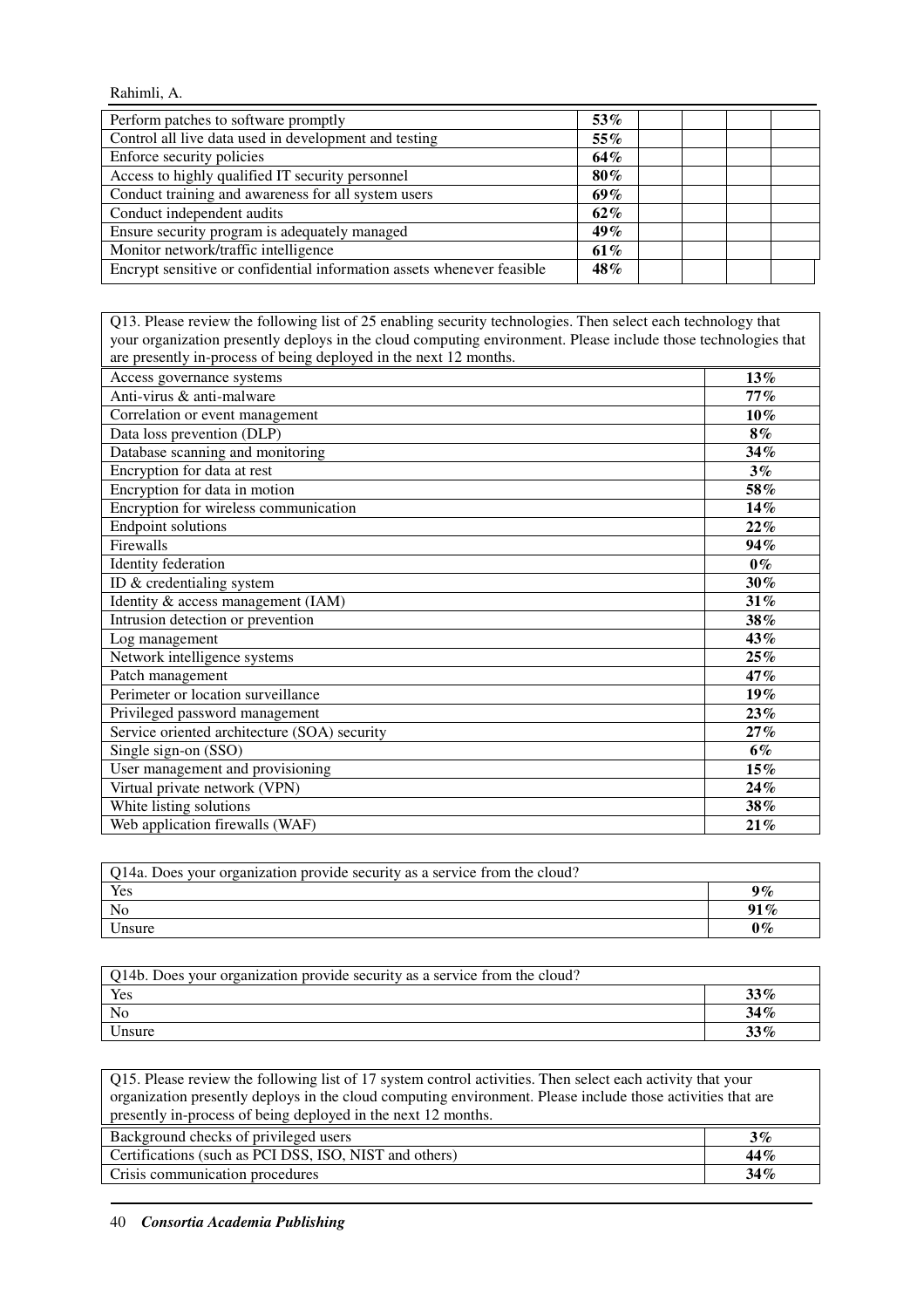The role of the cloud provider to providing security in cloud computing

| Controls assessment                           | 27%    |
|-----------------------------------------------|--------|
| External audit                                | $13\%$ |
| Helpdesk activities                           | 76%    |
| IT audit                                      | $26\%$ |
| Monitoring changes in regulatory requirements | $11\%$ |
| Policies and procedures                       | $65\%$ |
| Quality assurances                            | $52\%$ |
| Redress and enforcement                       | $17\%$ |
| Surveillance                                  | $29\%$ |
| Training of data handlers                     | $35\%$ |
| Training of end users                         | $5\%$  |
| Training of security practitioners            | $4\%$  |
| Vetting and monitoring of third parties       | 22%    |

Q16.Gartner has advanced seven cloud computing security risks. Please rate your organization's ability to mitigate or significantly curtail this risk for IT operations in the cloud. The four-point scale provided to the right of each attribute should be used to define your level of **confidence** in being able to mitigate or curtail each risk area:  $1 = \text{very confident}, 2 = \text{confident}, 3 = \text{somewhat confident}, 4 = \text{not confident}$ 

|                                                                   | AvG    |  |  |
|-------------------------------------------------------------------|--------|--|--|
| Restrict privileged user access to sensitive data                 | $32\%$ |  |  |
| Ensure compliance with all applicable privacy and data protection | 48%    |  |  |
| regulations and laws                                              |        |  |  |
| Ensure the physical location of data assets are in secure         | $54\%$ |  |  |
| environments                                                      |        |  |  |
| Ensure proper data segregation requirements are met               | $36\%$ |  |  |
| Ensure recovery from significant IT failures                      | $65\%$ |  |  |
| Investigate inappropriate or illegal activity                     | $49\%$ |  |  |
| Ensure long-term viability and availability of IT resources       | 48%    |  |  |

Q17. What types of confidential or sensitive information does your customers consider **too risky** to be stored in the cloud?

| <b>AVG</b>                                      |        |
|-------------------------------------------------|--------|
| Consumer data                                   | $11\%$ |
| Customer information                            | $19\%$ |
| Credit card information                         | $35\%$ |
| Employee records                                | $39\%$ |
| Health information                              | 50%    |
| Non-financial confidential business information | $31\%$ |
| Financial business information                  | 50%    |
| Intellectual properties                         | 42%    |
| Research data                                   | $14\%$ |
| Other (please specify)                          | $0\%$  |
| None of the above                               | 46%    |

Q18. What types of business applications do your customers consider **too risky** to be processed and housed in the cloud?

| <b>AVG</b>                                  |        |
|---------------------------------------------|--------|
| Sales and CRM applications                  | $25\%$ |
| ERP applications                            | 27%    |
| Human resource and payroll applications     | $42\%$ |
| Financial and accounting applications       | 54%    |
| Engineering applications                    | $14\%$ |
| Manufacturing applications                  | $5\%$  |
| Logistics applications                      | $4\%$  |
| Scheduling and time management applications | $2\%$  |
| Communication applications                  | $11\%$ |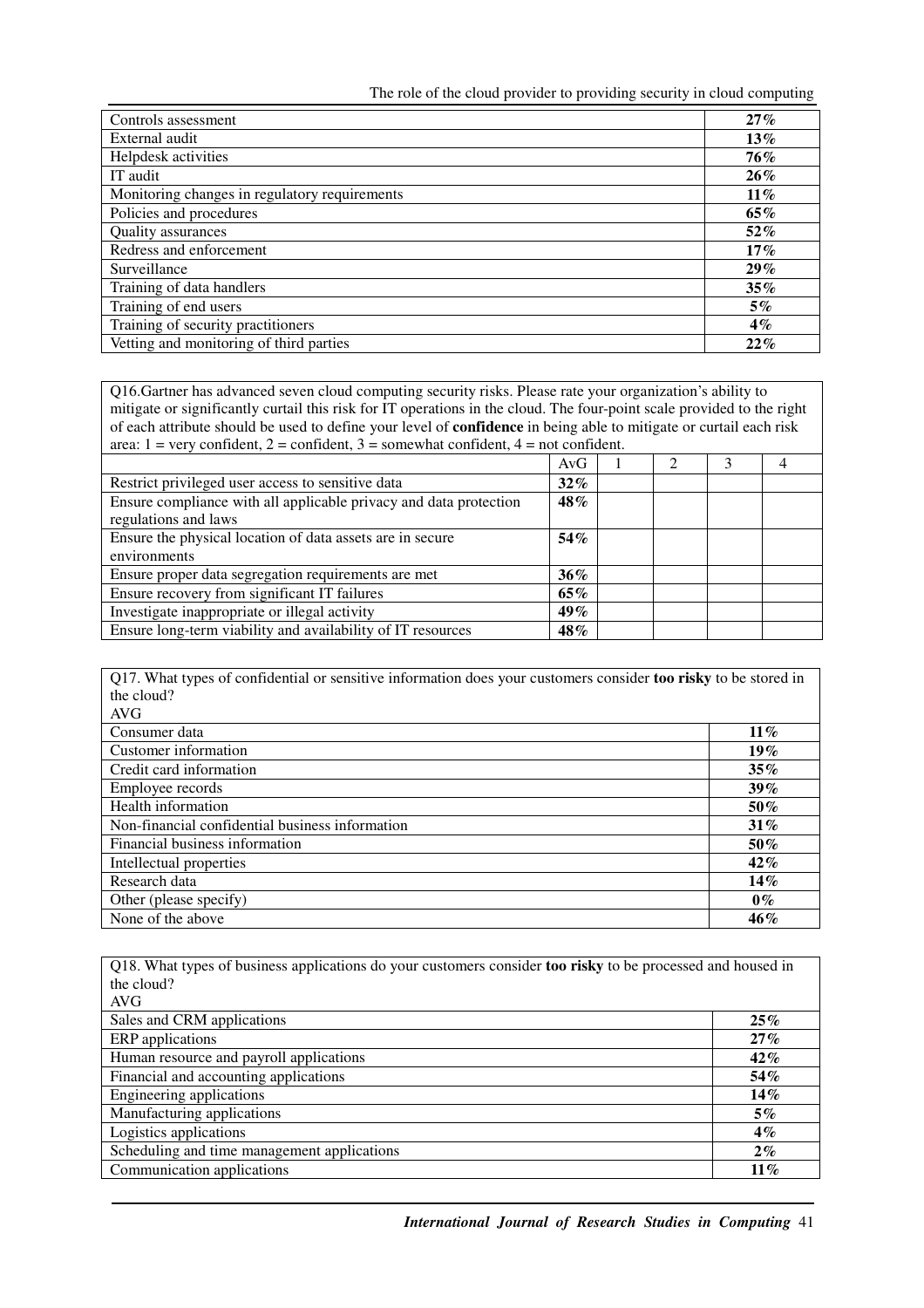| ___ |            |
|-----|------------|
|     | ח ו<br>-11 |

| 0.019. Does your organization have a fully dedicated security team to oversee the security of cloud applications |     |
|------------------------------------------------------------------------------------------------------------------|-----|
| or platforms?                                                                                                    |     |
| Yes                                                                                                              | 26% |
| N <sub>0</sub>                                                                                                   | 74% |

| Q20. The Cloud Security Alliance (CSA) has advanced the following 14 areas as "critical areas of focus" for<br>organizations deploying cloud computing resources. Please check each IT operation that your organization |        |
|-------------------------------------------------------------------------------------------------------------------------------------------------------------------------------------------------------------------------|--------|
| accomplishes or provides for your cloud computing customers.                                                                                                                                                            |        |
| Critical areas of focus                                                                                                                                                                                                 | 23%    |
| Governance and enterprise risk management                                                                                                                                                                               | 48%    |
| Legal and contracting issues                                                                                                                                                                                            | 35%    |
| Procedures for electronic discovery                                                                                                                                                                                     | $26\%$ |
| Compliance and audit                                                                                                                                                                                                    | $14\%$ |
| Information lifecycle management                                                                                                                                                                                        | $30\%$ |
| Portability and interoperability                                                                                                                                                                                        | 72%    |
| Business continuity and disaster recovery                                                                                                                                                                               | $99\%$ |
| Data center operations                                                                                                                                                                                                  | 27%    |
| Incident response, notification and remediation                                                                                                                                                                         | $15\%$ |
| Application security                                                                                                                                                                                                    | $28\%$ |
| Encryption and key management                                                                                                                                                                                           | $40\%$ |
| Identity and access management                                                                                                                                                                                          | 49%    |
| Storage operations                                                                                                                                                                                                      | $13\%$ |
| Virtualization operations                                                                                                                                                                                               | 37%    |

| V. Organization characteristics and respondent demographics         |        |
|---------------------------------------------------------------------|--------|
| D1. What organizational level best describes your current position? |        |
| Senior Executive                                                    | $4\%$  |
| Vice President                                                      | $4\%$  |
| Director                                                            | $22\%$ |
| Manager                                                             | $19\%$ |
| Supervisor                                                          | $5\%$  |
| Staff or technician                                                 | $33\%$ |
| Contractor                                                          | $2\%$  |
| Other                                                               | $6\%$  |

| D2. Check the Primary Person you or your supervisor reports to within your organization. |        |
|------------------------------------------------------------------------------------------|--------|
| <b>CEO/Executive Committee</b>                                                           | $4\%$  |
| <b>Chief Financial Officer</b>                                                           | $6\%$  |
| <b>Chief Information Officer</b>                                                         | 66%    |
| <b>Chief Information Security Officer</b>                                                | $8\%$  |
| Compliance Officer                                                                       | $3\%$  |
| Chief Privacy Officer                                                                    | $0\%$  |
| Director of Internal Audit                                                               | $0\%$  |
| <b>General Counsel</b>                                                                   | $0\%$  |
| Chief Technology Officer                                                                 | $12\%$ |
| Human Resources Leader                                                                   | $0\%$  |
| Chief Security Officer                                                                   | $0\%$  |
| <b>Chief Risk Officer</b>                                                                | $3\%$  |
| Other                                                                                    | $1\%$  |

| D5. What industries does your organization serve? |       |
|---------------------------------------------------|-------|
| Airlines                                          | $0\%$ |
| Automotive                                        | $0\%$ |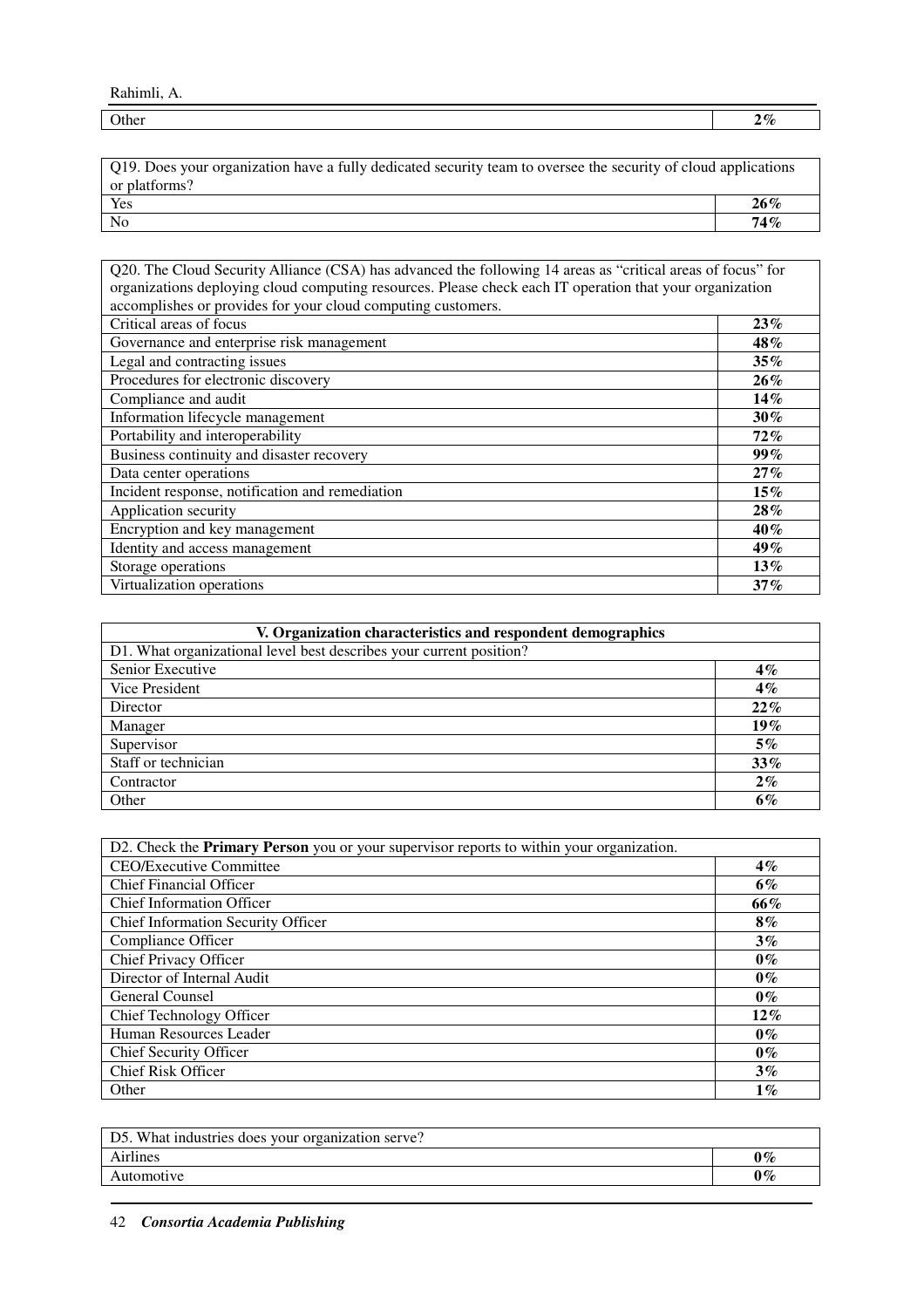The role of the cloud provider to providing security in cloud computing

| Agriculture           | $0\%$  |
|-----------------------|--------|
| <b>Brokerage</b>      | $3\%$  |
| Cable                 | $0\%$  |
| Chemicals             | $0\%$  |
| Credit Cards          | $0\%$  |
| Defense               | $0\%$  |
| Education             | $12\%$ |
| Entertainment         | $0\%$  |
| Services              | $8\%$  |
| <b>Health Care</b>    | $3\%$  |
| Hospitality & Leisure | $2\%$  |
| Manufacturing         | $16\%$ |
| Insurance             | $3\%$  |
| Internet & ISPs       | $1\%$  |
| Government            | $0\%$  |
| Pharmaceutical        | $0\%$  |
| Professional Services | $5\%$  |
| Research              | $2\%$  |
| Retail                | 24%    |
| Banking               | $5\%$  |
| Energy                | $0\%$  |
| Telecommunications    | $0\%$  |
| Technology & Software | 19%    |
| Transportation        | $0\%$  |

| D6. What best describes your role in managing data protection and security risk in your organization? Check all |        |
|-----------------------------------------------------------------------------------------------------------------|--------|
| that apply.                                                                                                     |        |
| Setting priorities                                                                                              | 60%    |
| Managing budgets                                                                                                | 68%    |
| Selecting vendors and contractors                                                                               | $36\%$ |
| Determining privacy and data protection strategy                                                                | $40\%$ |
| Evaluating program performance                                                                                  | $63\%$ |